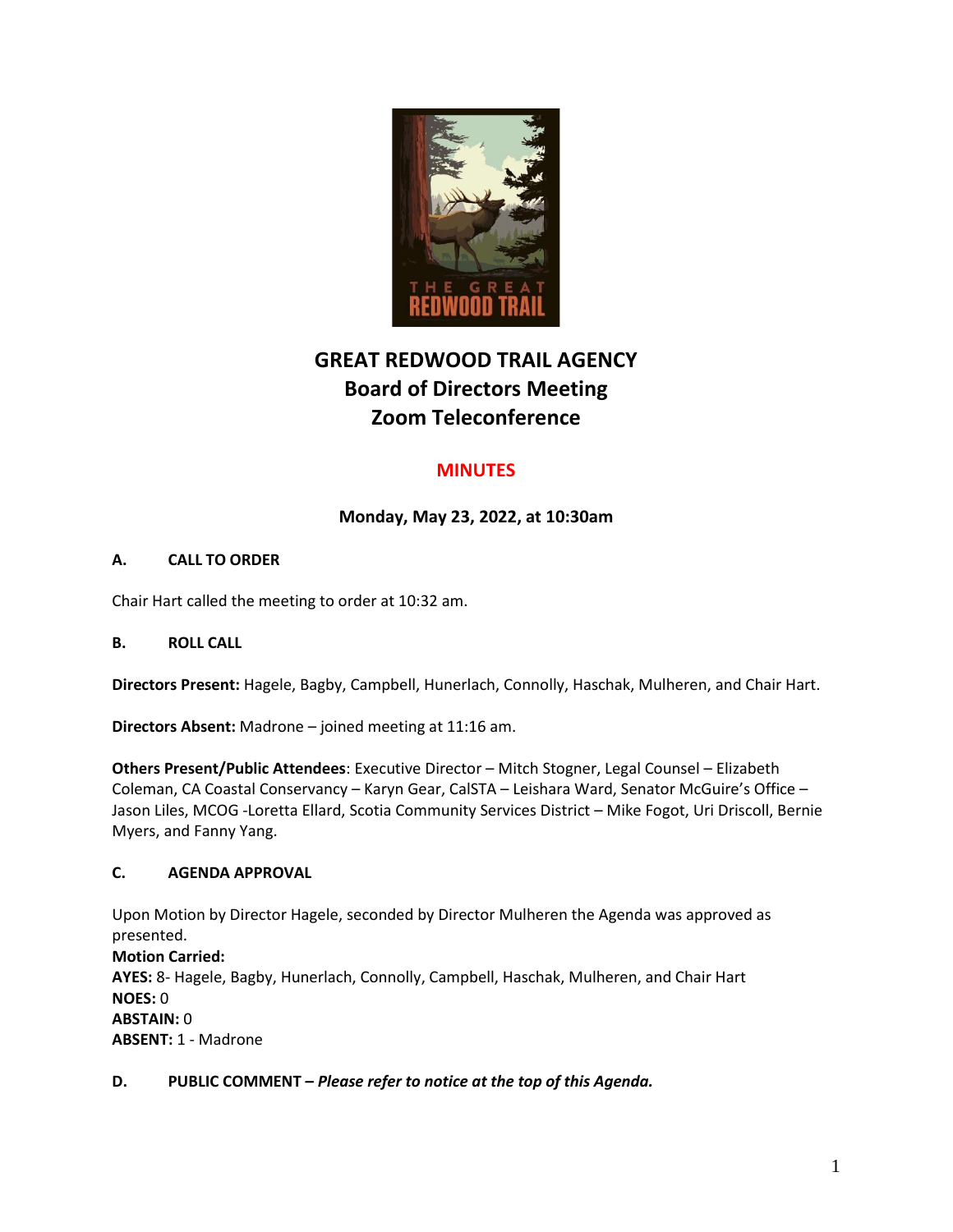No public comment.

## **E. PRESENTATION** – Chair Hart

A plaque was presented to Chair Hagele to express extreme gratitude for outstanding service as Chair of the Board beginning in December 2019.

Chair Hart said how wonderful it was to have Dir. Hagele as Chair and how much she enjoyed the rides to Humboldt County together.

## **F. CONDUCT OF BUSINESS**

**1.** Discussion and Possible Action Regarding Resolution 2022-04 Authorizing Continued Teleconference Meetings

Upon Motion by Director Haschak, seconded by Director Campbell Resolution 2022-04 Authorizing Continued Teleconference Meetings was adopted and unanimously approved. **Motion Carried: AYES:** 8- Hagele, Bagby, Hunerlach, Connolly, Campbell, Haschak, Mulheren, and Chair Hart **NOES:** 0 **ABSTAIN:** 0 **ABSENT:** 1- Madrone

**2.** Discussion and Possible Action Regarding Establishing Time and Place of Regular Board of Directors Meeting

Discussion only. No action taken.

**3.** Discussion and Possible Action Regarding Approval of Utility Corridor Easement Scotia Community Services District

Upon Motion by Director Campbell, seconded by Director Haschak, Utility Corridor Easement for Scotia Community Services District was approved subject to final review by the Board. **Motion Carried:**

**AYES:** 8- Hagele, Bagby, Hunerlach, Connolly, Campbell, Haschak, Mulheren, and Chair Hart **NOES:** 0

#### **ABSTAIN:** 0 **ABSENT:** 1- Madrone

**4.** Discussion and Possible Action Regarding Amendment to City of Ukiah Lease Agreement to include Mason Street Property – Ukiah, Mendocino County

Chair Hart called for public comment. No public comment was made.

Upon Motion by Director Mulheren, seconded by Director Haschak, Amendment to City of Ukiah Lease Agreement to include Mason Street Property – Ukiah, Mendocino County, was approved upon final board review.

#### **Motion Carried**

**AYES:** 8- Hagele, Bagby, Hunerlach, Connolly, Campbell, Haschak, Mulheren, and Chair Hart **NOES:** 0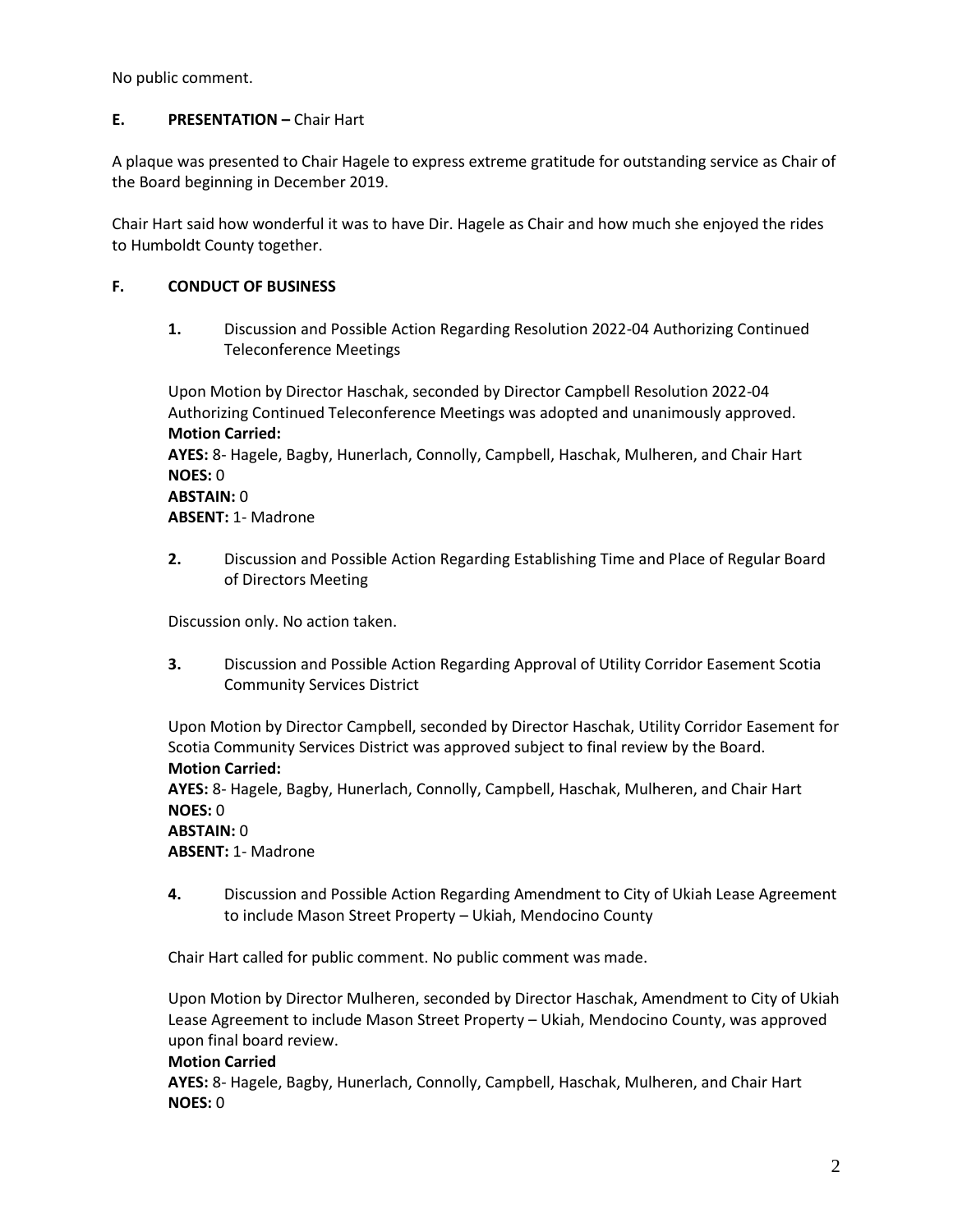## **ABSTAIN:** 0 **ABSENT:** 1- Madrone

**5.** Discussion and Possible Action Regarding Resolution 2022-02 - Approval of Draft Agency Budget FY 2022-23 and Resolution 2022-03 - Approval of Draft CalSTA Budget FY 2022- 23

The Chair called for public comment.

Bernard Myers – Mr. Myers said he had a comment on the procedure because he did not see the packet and asked that in the future the public be provided the background material in advance of the meeting.

Hiedy Torres – Ms. Torres said that she posted the full packet to the GRTA website on Friday afternoon.

Director Mulheren – Ms. Mulheren said that the agency needs to budget for more weed abatement funding and funds for cleanup of homeless encampments.

Mitch Stogner – Mr. Stogner said that the agency budget anticipates \$500,000 from the state in 2022-23, but that is not the maximum the state provides given that the Coastal Conservancy may have funding available for these needs in FY 2022-23.

Director Campbell – Mr. Campbell asked if- when a city is granted an easement-does the easement have language about maintenance?

Mitch Stogner – Mr. Stogner said that typically an easement includes maintenance language.

Chair Hart – Ms. Hart asked that the Coastal Conservancy provide a presentation on how it anticipates covering certain funding needs moving forward.

Upon Motion by Director Haschak, seconded by Director Campbell, Resolution 2022-02- Approving Draft Agency Budget FY 2022-23 and Resolution 2022-03- Approving Draft CalSTA Budget FY 2022-23 were unanimously approved.

#### **Motion Carried**

**AYES:** 9- Hagele, Bagby, Hunerlach, Connolly, Haschak, Mulheren, Madrone, Campbell and Chair Hart.

**NOES:** 0 **ABSTAIN:** 0 **ABSENT:** 0

**6.** Discussion and Possible Action Regarding Approval of Joint Powers Agreement with Coastal Conservancy Pursuant to SB 69 (2021)

Chair Hart called for Public Comment. No public comment.

Director Hunerlach – Mr. Hunerlach asked if the Coastal Conservancy will be making a presentation about what funding will be included.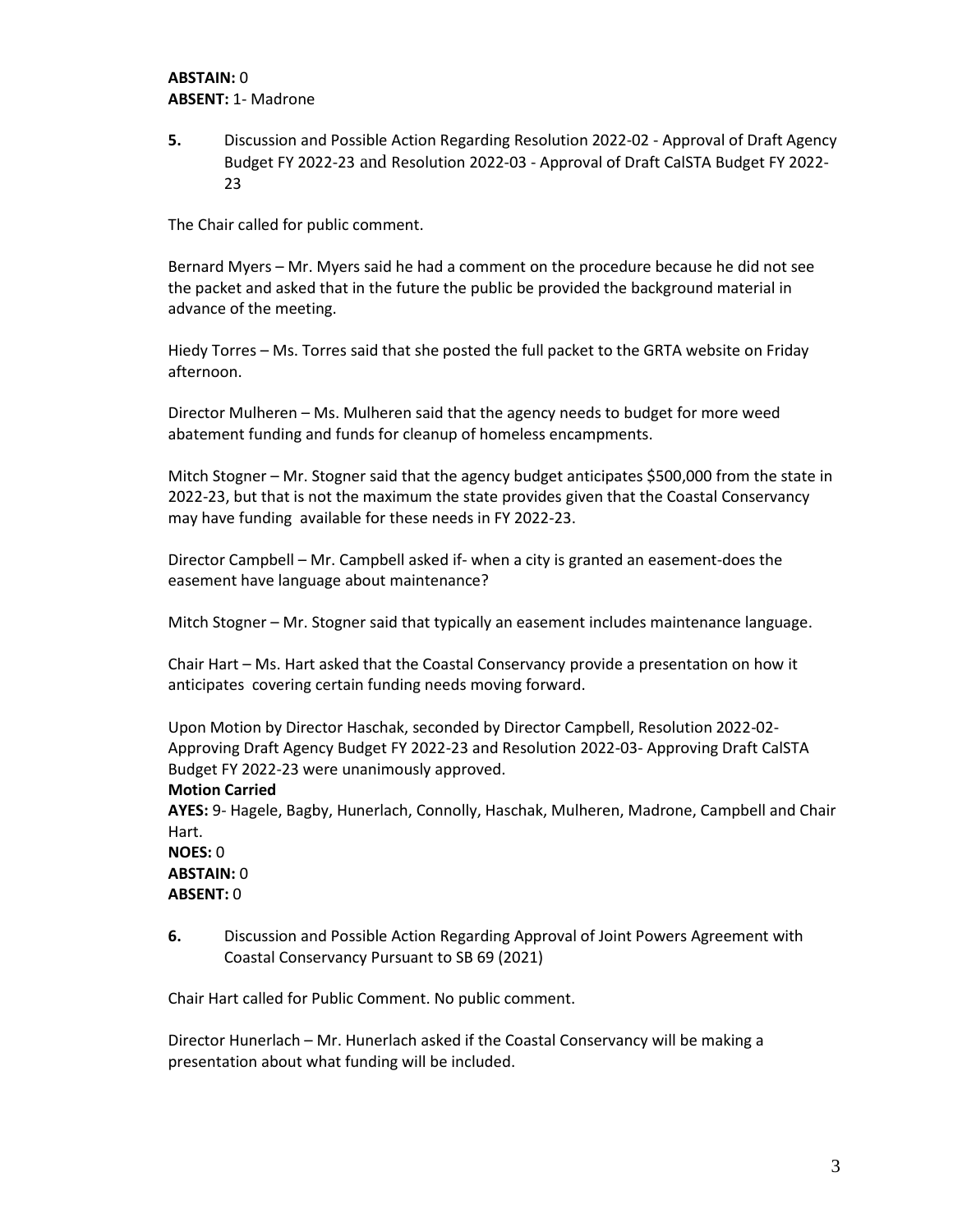Chair Hart – Ms. Hart said that we have had a presentation from the Conservancy in the past and said she has attended a Conservancy Board meeting recently and that she is confident the Conservancy will be an incredible partner.

Kary Gear- Ms. Gear said the Joint Powers Agreement sets the framework for how the Conservancy will support the GRTA. The state has set aside funding for this purpose and the Conservancy is currently working to hire staff. The Conservancy has put out an RFP for a Trail Master Planner and posted for an interim General Manager/Director.

## **Director Madrone joined the meeting at 11:12 am**

Upon Motion by Director Haschak, seconded by Director Campbell, Joint Powers Agreement with Coastal Conservancy Pursuant to SB 69 (2021) was unanimously approved. **Motion Carried AYES:** 9- Hagele, Bagby, Hunerlach, Connolly, Haschak, Mulheren, Madrone, Campbell and Chair Hart. **NOES:** 0 **ABSTAIN:** 0

**ABSENT:** 0

**7.** Discussion and Possible Action Regarding Delegation of Authority to the Chair of the Board of Directors to Execute an Agreement with County of Sonoma to continue Payroll and Accounting Services

Upon Motion by Director Madrone, seconded by Director Mulheren, the Chair was given authority to execute an agreement with county of Sonoma to continue payroll and accounting services.

## **Motion Carried AYES:** 9- Hagele, Bagby, Hunerlach, Connolly, Haschak, Mulheren, Madrone, Campbell and Chair Hart. **NOES:** 0 **ABSTAIN:** 0 **ABSENT:** 0

#### **G. CONSENT CALENDAR**

- **1.** Approval of Minutes Regular Board Meeting March 14, 2022
- **2.** Approval of Financial Statements March and April 2022
- **3.** Approval of Warrants Issued March and April 2022
- **4.** Approval of Cal Card Statement March and April 2022

Chair Hart called for public comment. No public comment.

Upon Motion by Director Haschak, seconded by Director Hagele, Consent Calendar Items G.1 through G.4 were approved as presented.

**AYES:** 9- Hagele, Bagby, Hunerlach, Connolly, Haschak, Mulheren, Madrone, Campbell and Chair Hart. NOES-0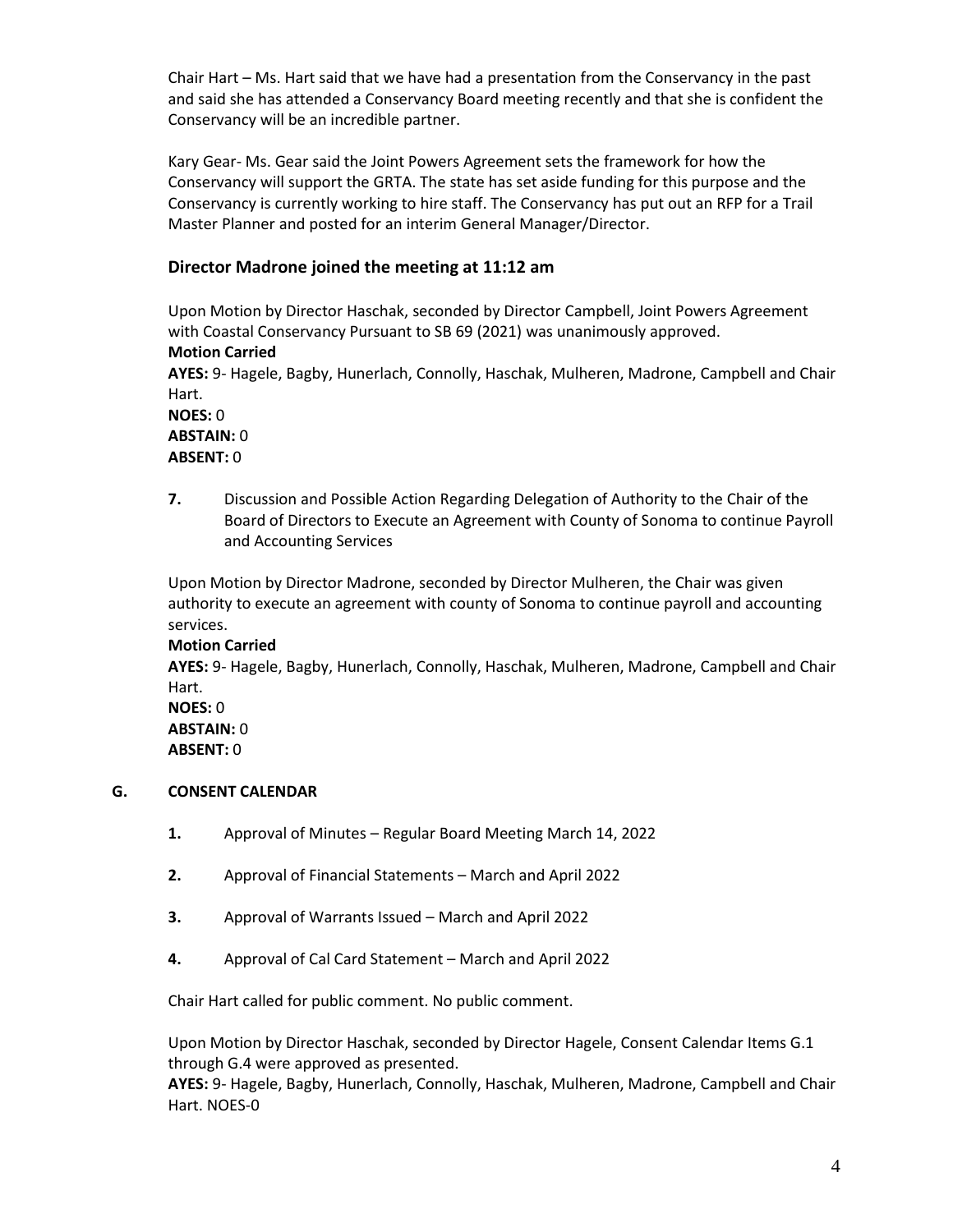**NOES:** 0 **ABSTAIN:** 0 **ABSENT:** 0

### **H. STAFF REPORT –** Mitch Stogner

Mr. Stogner said this could be his last meeting and he wanted to say how fortunate it is that the railroad right of way will be used as a world class trail on the north end- and that freight remains a priority on the south end under SMART's management. He thanked the Board and said he will be officially leaving June 29, 2022.

Director Hagele – Mr. Hagele said he appreciated all the help Mitch provided to him when he joined the Board, and for maintaining and preserving the right-of-way.

Chair Hart- Ms. Hart said that Mitch lead the agency during some of the most difficult and trying times. She said he did an amazing job with an agency with no funding that was in the midst of an incredible transition. She said Mitch guided us to the point we are at today and he did extensive work with the Board, Senator McGuire, Jason Liles, CalSTA, and many other agencies bringing us to this point, and he has done an outstanding job.

Director Madrone – Mr. Madrone said he thinks of Mitch as Mitch Thomas Stogner, and he kept the engine on the tracks. Mitch has been there for me and answered any questions I have posed and has been incredibly responsive.

Leishara Ward – Ms. Ward said having worked with Mitch since 2005, she has a great appreciation for all the work he has done, and she thanked him for keeping this agency together for 19 years.

## **I. MATTERS FROM THE BOARD**

No matters from the Board.

Chair Hart called for public comment.

Uri Driscoll- Mr. Driscoll said he wanted to know more about the recent STB ruling. He said he still has an active proposal with the NCRA and was told to move his proposal to the GRTA. He asked how his proposal would fit in with the GRTA moving forward.

Elizabeth Coleman – Ms. Coleman said she will reach out to Mr. Driscoll concerning his proposal.

The Board adjourned to Closed Session at 11:34 am.

## **J. CLOSED SESSION**

- **1. Discussion with Designated Representative Regarding Public Employee Benefits and Compensation for Administrative Assistant Position Agency Representative: Caryl Hart, Chair of Board of Directors (Government Code section 54957.6)**
- **2. Discussion with Legal Counsel Regarding Pending Litigation: Abandonment and Railbanking Filings, Surface Transportation Board Docket Numbers**